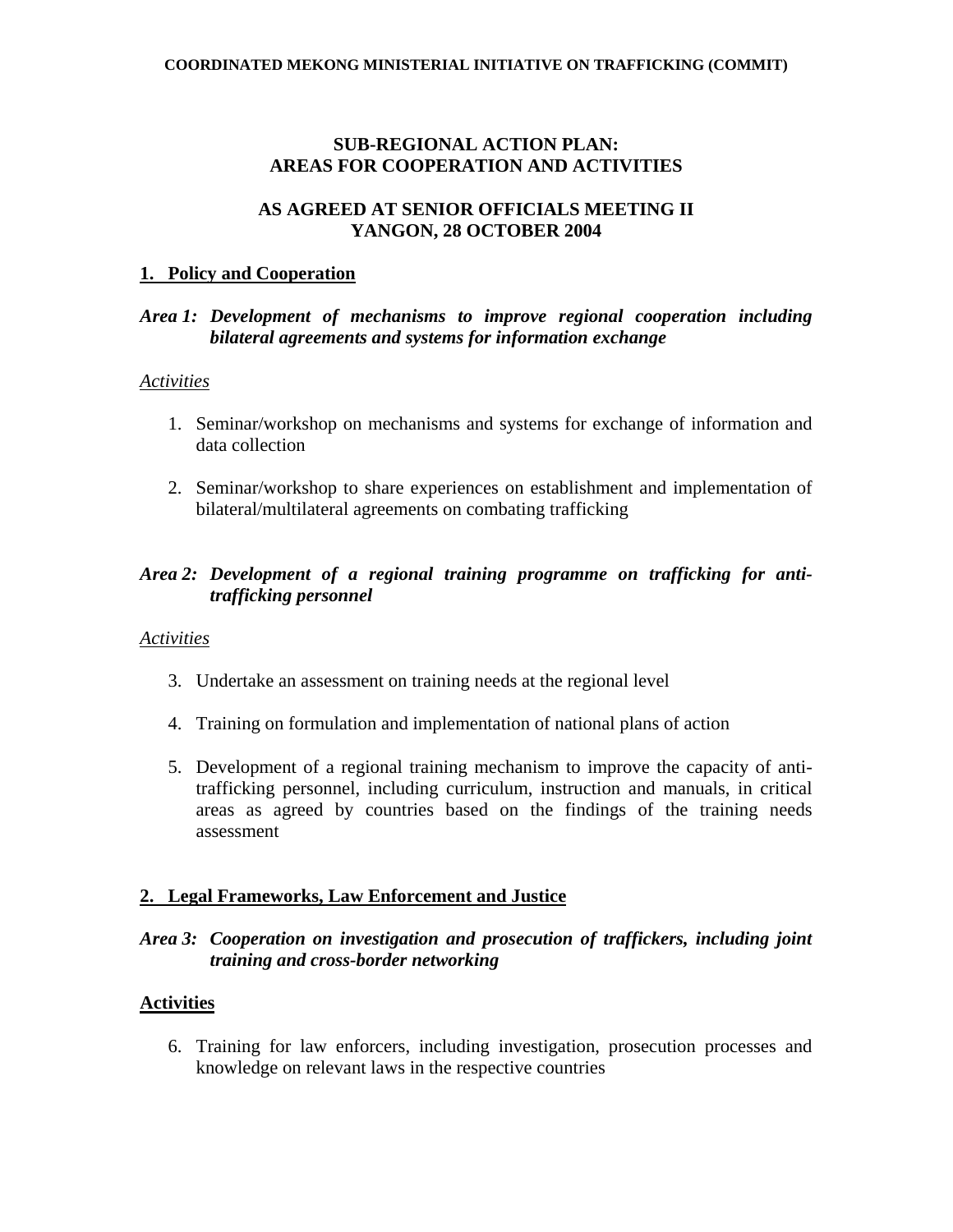#### **COORDINATED MEKONG MINISTERIAL INITIATIVE ON TRAFFICKING (COMMIT)**

- 7. Sharing information and intelligence on trafficking cases and traffickers
- 8. Seminar to share experiences in strengthening legal frameworks, including legal procedures to provide better protection of victims and more effective prosecution of traffickers
- 9. Regional seminar to explore procedural agreements on extradition and mutual legal assistance in criminal matters
- 10. Seminar to share knowledge, experiences and skills on multi-sectoral cooperation between the criminal justice sector and other Government Departments and NGOs supporting victims of trafficking

# **3. Protection, Recovery & Reintegration**

# *Area 4: Development of effective systems for victim identification, including tracing of victims*

## *Activities*

- 11. Workshop on criteria and processes for identification of victims
- 12. Regional seminar to develop possible mechanisms for tracing of victims

#### *Area 5: Enhance and strengthen repatriation and reintegration programmes:*

- *5.1 Improve repatriation systems*
- *5.2 Facilitate reintegration of victims and prevent their re-trafficking*
- *5.3 Improve post-harm support and services for victims*

#### *Activities*

- 13. Regional workshop on procedures for repatriation of victims, including development of common guidelines
- 14. Regional seminar on improving post-harm support and services, taking into account the views of those who are trafficked, to facilitate successful reintegration of victims and prevent their re-trafficking
- 15. Seminar with international organisations and donors to explore ways of providing resources for better economic support for victims of trafficking, as appropriate to each country's situation